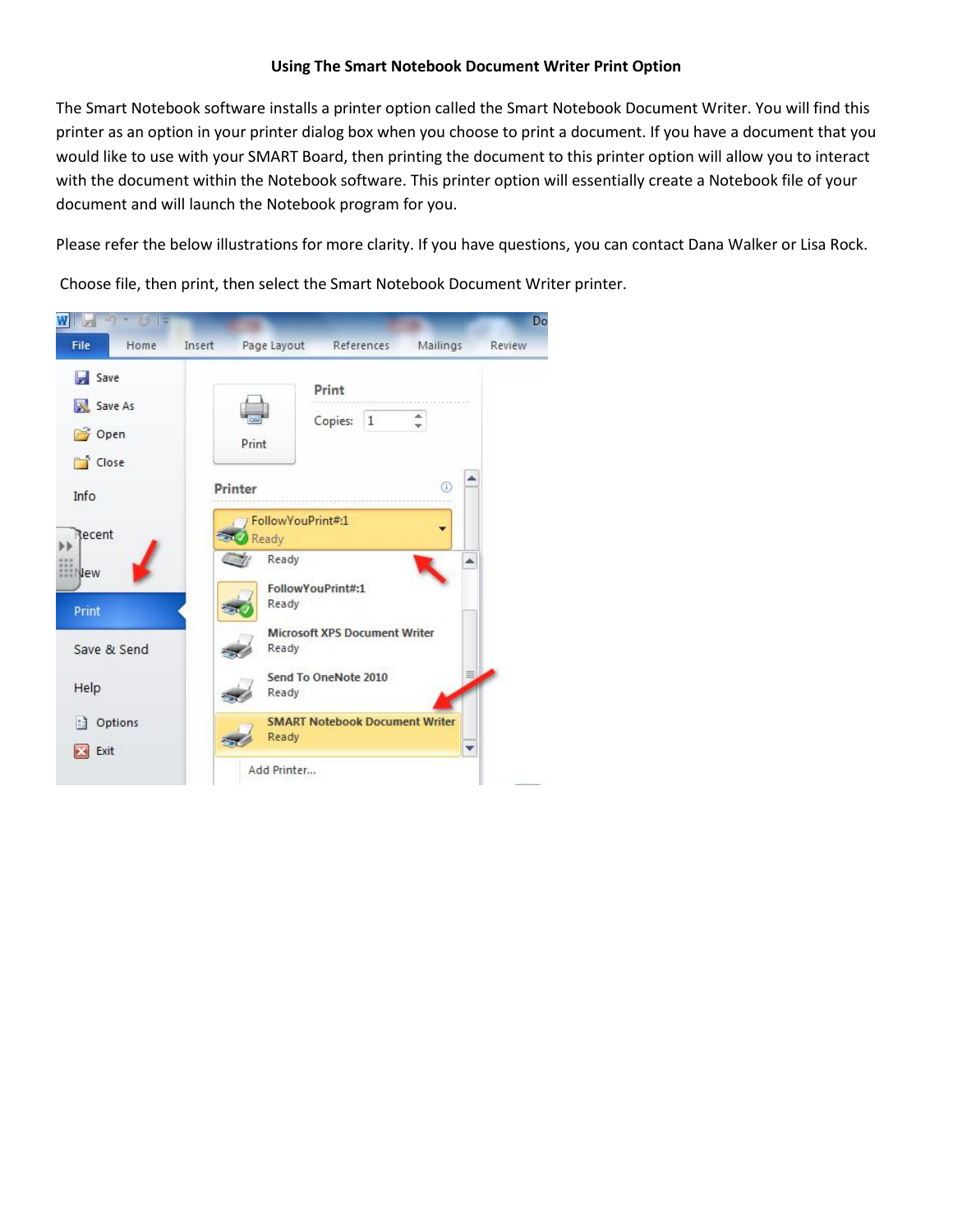In this example, we opened a pdf file which is a math worksheet. We want to have the students will in the answers to solve the puzzle by coming up to the smartboard and using the pens. All we have to do it print this pdf to the Smart Notebook Document Writer printer option.

| File | View<br>Window Help<br>Edit                                                           |    |              |    |                                   |    |       |               |                                                       |               |
|------|---------------------------------------------------------------------------------------|----|--------------|----|-----------------------------------|----|-------|---------------|-------------------------------------------------------|---------------|
|      | 它<br>lਵੋ                                                                              |    | $\mathbf{1}$ | /1 | Œ<br>$=$                          |    | 96.7% | 属             | Printer                                               |               |
|      |                                                                                       |    |              |    |                                   |    |       |               | FollowYouPrint#:1<br>Name:<br>٠                       |               |
| L    |                                                                                       |    |              |    |                                   |    |       |               | FollowYouPrint#:1<br>Status:                          |               |
|      |                                                                                       |    |              |    |                                   |    |       |               | <b>SMART Notebook Document Writer</b><br><b>CEE</b>   | $rac{Co}{Do}$ |
| O    |                                                                                       |    |              |    |                                   |    |       |               | Send To OneNote 2010                                  |               |
|      |                                                                                       |    |              |    |                                   |    |       |               | Print R. Microsoft XPS Document Writer                | Preview       |
|      | Halloween Mystery Math #2                                                             |    |              |    |                                   |    |       |               | Fax<br><sup>O</sup> All \\dist-ricoh\followyouprint   | Units:        |
|      |                                                                                       |    |              |    |                                   |    |       |               | Current view                                          |               |
|      |                                                                                       |    |              |    |                                   |    |       | Halloween Mys | Current page                                          | 1/1           |
|      |                                                                                       |    |              |    |                                   |    |       |               | <b>Pages</b>                                          |               |
|      |                                                                                       | 56 | 9            | 34 | 17                                | 16 | 99    | 41            | All pages in range<br>Subset:                         | ᅎ             |
|      |                                                                                       | Е  | B            | W  | A                                 | R  | Z     | к             | Reverse pages                                         |               |
|      |                                                                                       |    |              |    |                                   |    |       |               | Page Handling                                         |               |
|      |                                                                                       |    |              |    |                                   |    |       |               | ≑ Ø Collate<br>Copies:                                |               |
|      |                                                                                       | 67 | 38           | 43 | 12                                | 22 | 31    | 47            | <b>Shrink to Printable Area</b><br>Page Scaling:<br>▼ |               |
|      |                                                                                       | Q  | N            | x  |                                   | U  | P     |               | Auto-Rotate and Center                                | 11.7          |
|      |                                                                                       |    |              |    |                                   |    |       |               | Choose paper source by PDF page size                  |               |
|      | Find the answer to each of the problems in the t                                      |    |              |    | Use custom paper size when needed |    |       |               |                                                       |               |
|      | middle square. Find the letter that corresponds t<br>the letter in the bottom square. |    |              |    |                                   |    |       |               | <b>Print to file</b>                                  |               |

The document will now open in the Notebook software as a .notebook file. You will need to lock it in place so that you can write on it.